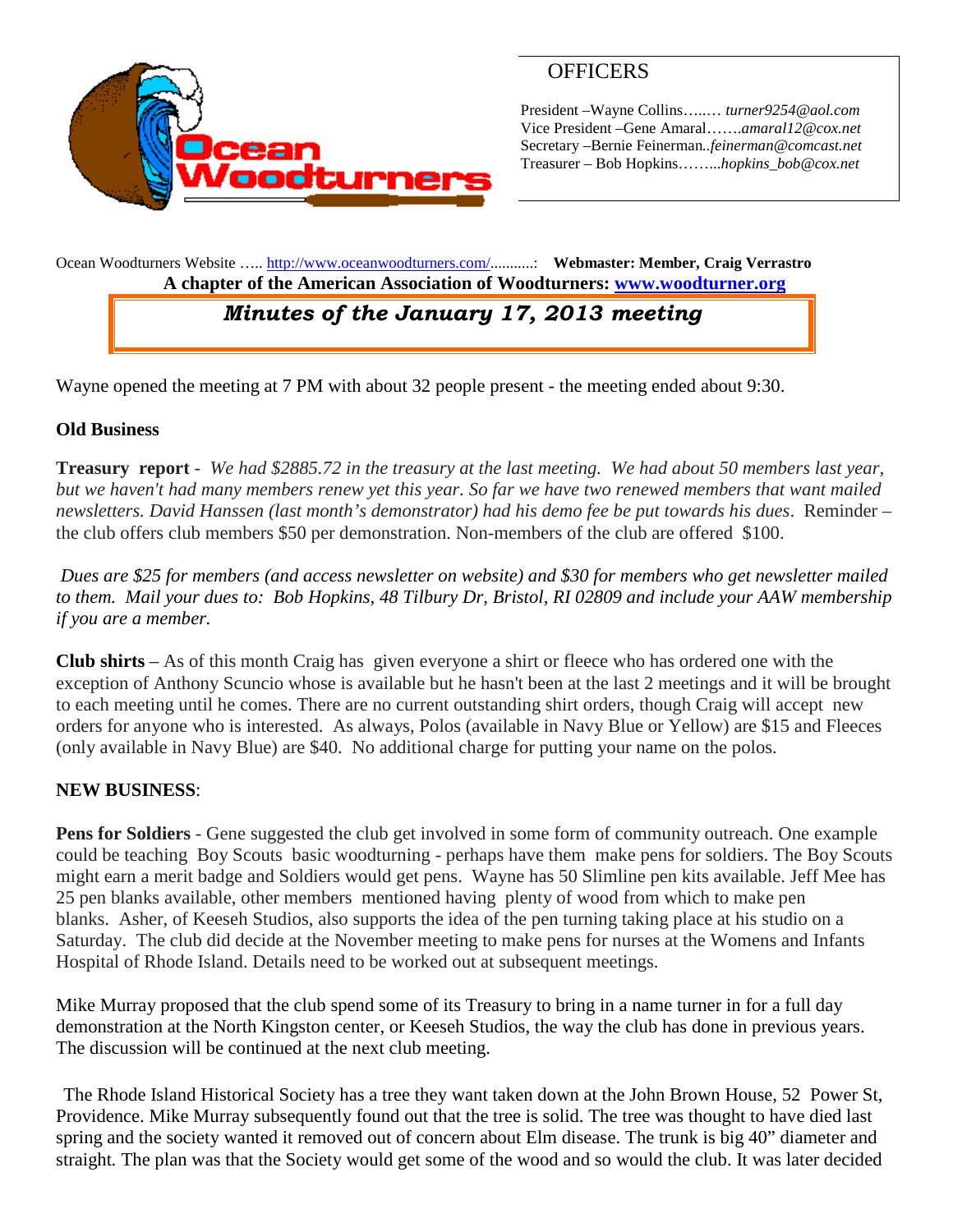that the tree was not totally dead, just dying, and preservationist have asked the state to determine how long tree has to live – 5 days, years, decades before it is taken down.

The AAW liability insurance policy for club chapters has not been renewed in 2013 by the AAW because the insurance company raised the premium 16 times (in 2011 it was \$11,000 and in 2013 Travelers wants \$175,000+ ). The AAW is looking for a new insurer. The AAW insurance policy that covers individual AAW members is still in force. Some AAW clubs have purchased their own liability policy for costs ranging from \$450 - \$1100 per year. John Kiethly of the RI Woodworkers Guild took part in discussions about Liability insurance and possible joint meetings. He pointed out that meetings of the Woodworkers Guild usually do not involve the use of power tools and are mostly presentations of items built by the members.

Keeseh Studios uses Capitol Insurance for their liability policy. Keeseh Studios is aware of the clubs concerns about parking and signage and is looking into various possibilities.

Gail Connolly is giving a class on Nantucket Basket making at Keeseh Studios late in January

February joint meeting - Chuck Petitibon will coordinate borrowing 2 lathes from the Woodworkers Guild so that there are several lathes for "hands-on" and several short demo's including pen turning, sharpening (assuming that a grinder can be brought in), etc..

**January Challenge –** *turn something from on Oak blank OR turn something out of your comfort zone for the challenge*.



Jeff Mee - *bowl blew up on the lathe (literally) when I tried to sand it. The cause was poor design, too thin of a wall ½ way down the side*.





Rich Lemieux – two section bowl Craig Verrastro - *Holders for small oil candles. The November Oak cracked so I made two smaller turnings instead of one larger one.*

*Rich Lemieux - what I did was split the thickness of the blank and then turn two shallow bowl shapes, one with a rabitt at the rim and the other with a flange. The flange bowl was inverted and glued to the other forming a type of hollow form w/ concave exterior. This is the section that is stained to highlight the natural inner grain. Possible use--dried flowers, a tea light holder*.



Jeff Mee showed 3 bowls - Walnut with beeswax finish, Catalpa wood, and Maple.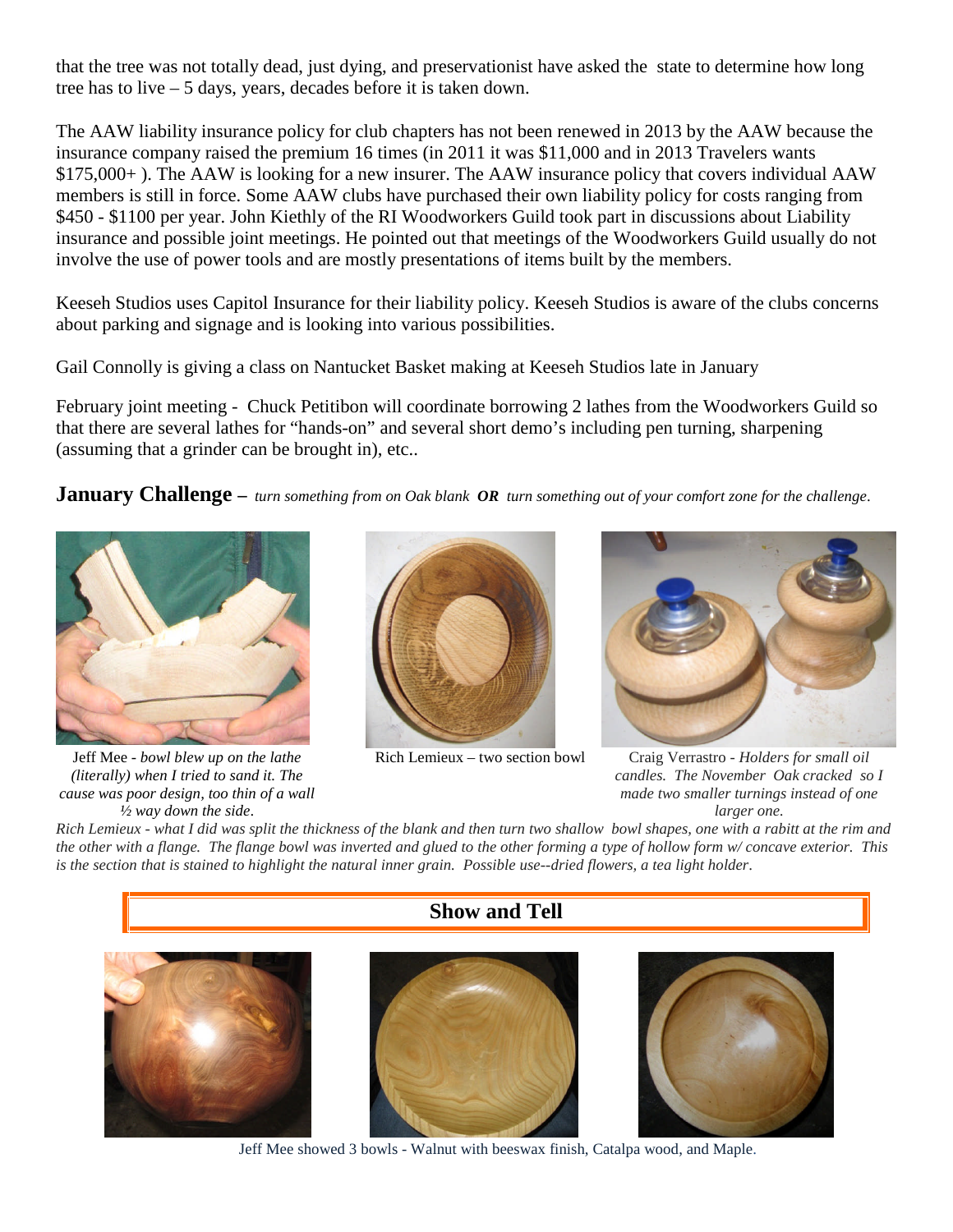



Charles Hockenson - sugar Maple Burl bowl. Leftmost ornament is Maple, Cherry, Walnut w/Cocobolo finial, middle ornament is Mahagony w/Maple finial, on the right is Hickory and Walnut ornament*.*



Gene Amaral – bowl using Cedar, Maple, and Poplar







Joe Doran – Silver Maple platter Craig Verrastro – 6" box Elder bowl David Hanssen - *The leftmost cup is entirely of Pewter, with an outer layer wrapped around the inner part. The middle cup has a Purpleheart base supporting the internal cup. I wrapped the outside layer over the wooden base and then cut the bottom away to expose the wood. The cup on the right is made of Bloodwood with a Pewter interior cup wrapped back over the top of the Bloodwood cup.*

#### **Demonstration**

Ian Manley demonstrated two multi-axis methods to make offset stem goblets.





Any sound wood is a good choice. Maple, Holly, Cherry are all good choices. Fir is not a good choice because of lots of tearout.

The first method uses (3) 1/8" tenons and the offset is done by grabbing the jaws in different tenons to achieve the desired offset.